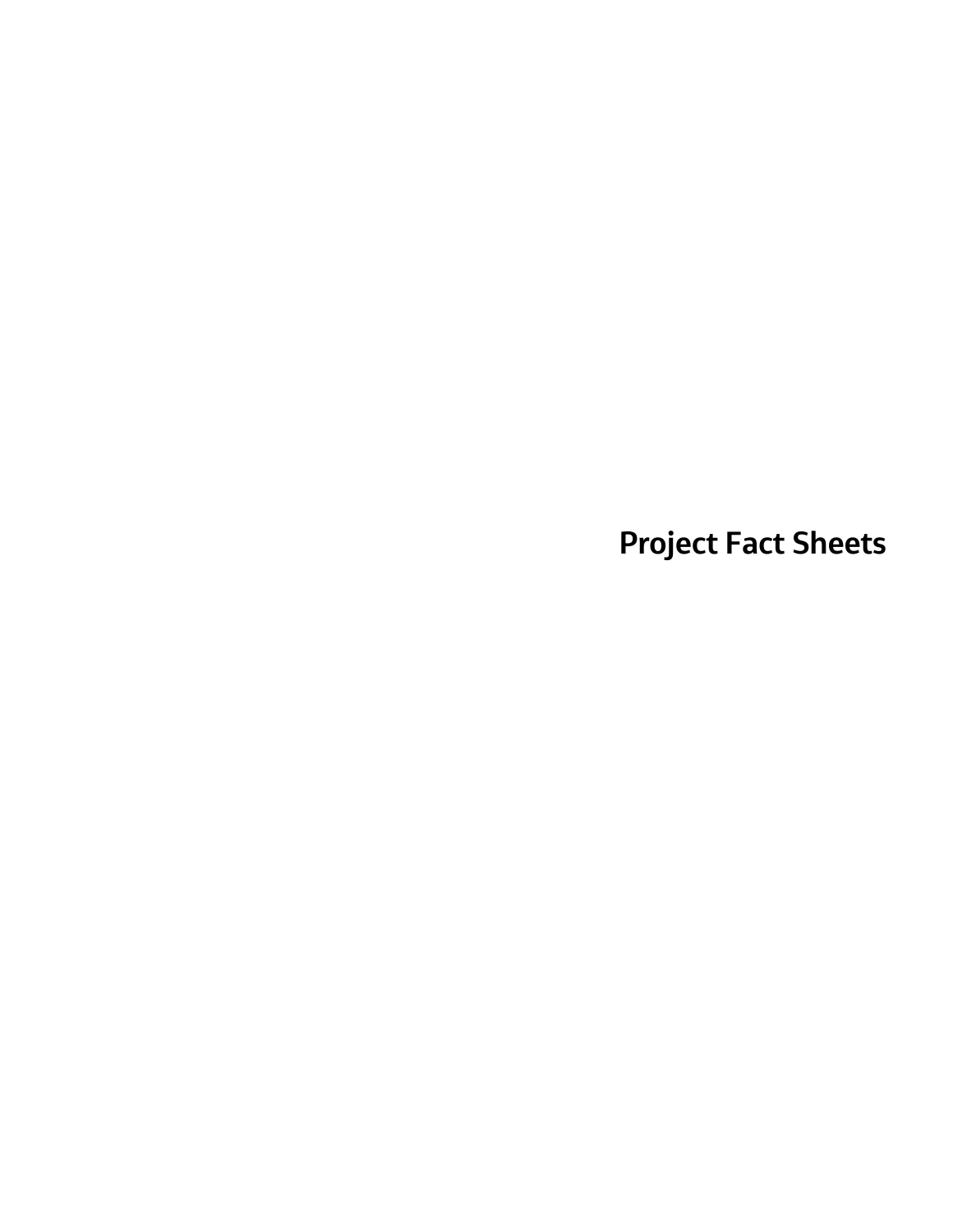## Project **1-301**

#### **Project Name**

Future Drinking Water Regulations **Treatment** 

**Project Category** Public Health Regulatory Requirement

**Project Cost** \$1,000,000

#### **Key Elements**

- **1.** Assess impact of future regulations on existing treatment
- **2.** Evaluate potential treatment technologies for target compound removal and ability to meet future regulations



#### **Project Description**

- •Assess impact of future drinking water regulations treatment scheme. Assess how existing facilities meet future regulations and identify gaps where new treatment technologies can be implemented to meet future regulations.
- •Evaluate potential treatment technologies for future regulated compound removal and ability to meet future regulations.
- •Characterize raw water quality from three separate sources of supply (Middle Oconee River, North Oconee River and Bear Creek Reservoir) for taste and odor, contaminants of emerging concern (CECs), and PFAS compounds.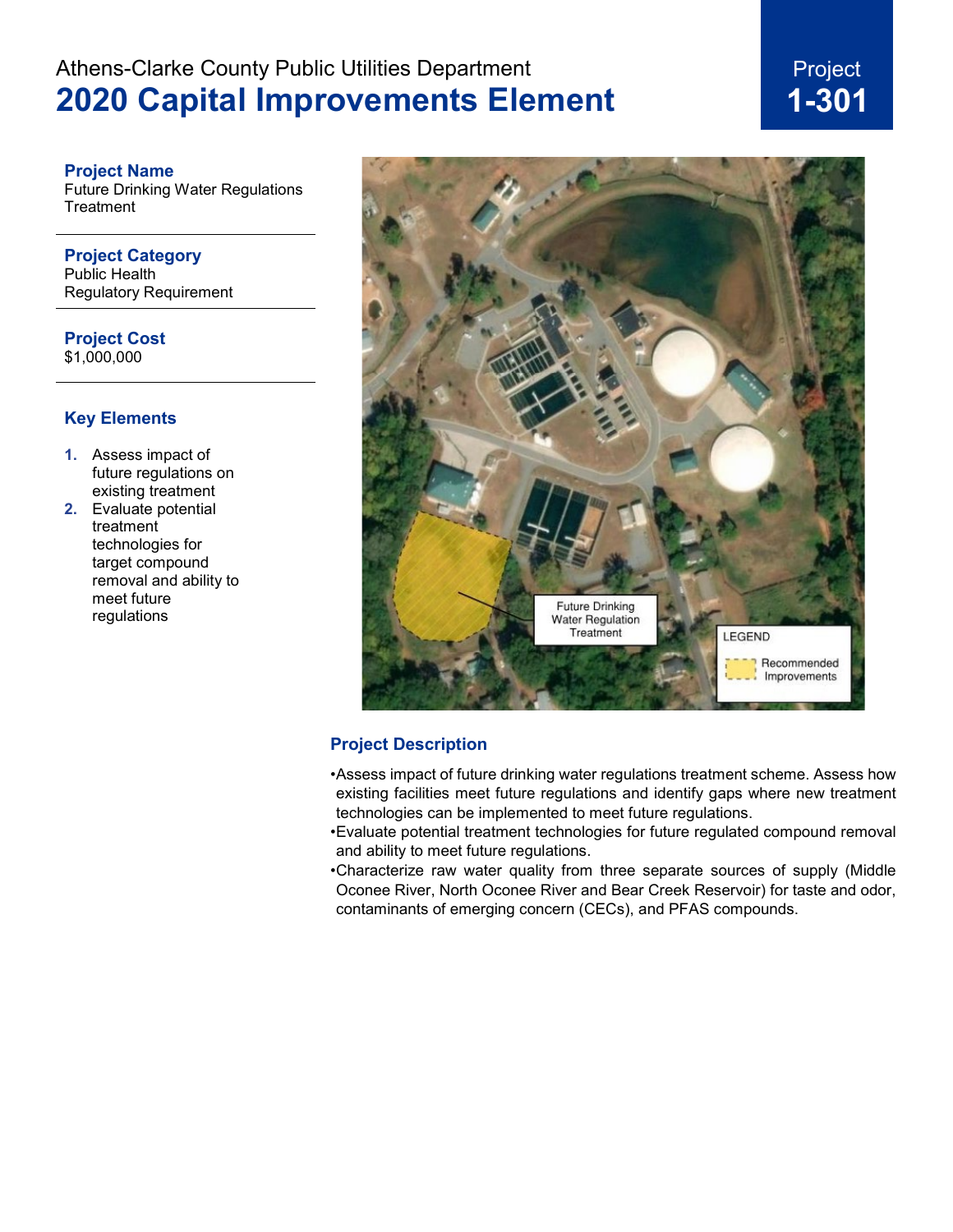

**Project Name** North Oconee WRF Phosphorus Polishing

**Project Category** Public Health Regulatory Requirement

**Project Cost** \$11,100,000

#### **Key Elements**

- **1.** Construction of tertiary filter facilities
- **2.** Meet future effluent Total Phosphorus limit



### **Project Description**

Construct tertiary filters to meet new total phosphorus limits. This includes any ancillary equipment needed to meet new permit requirements.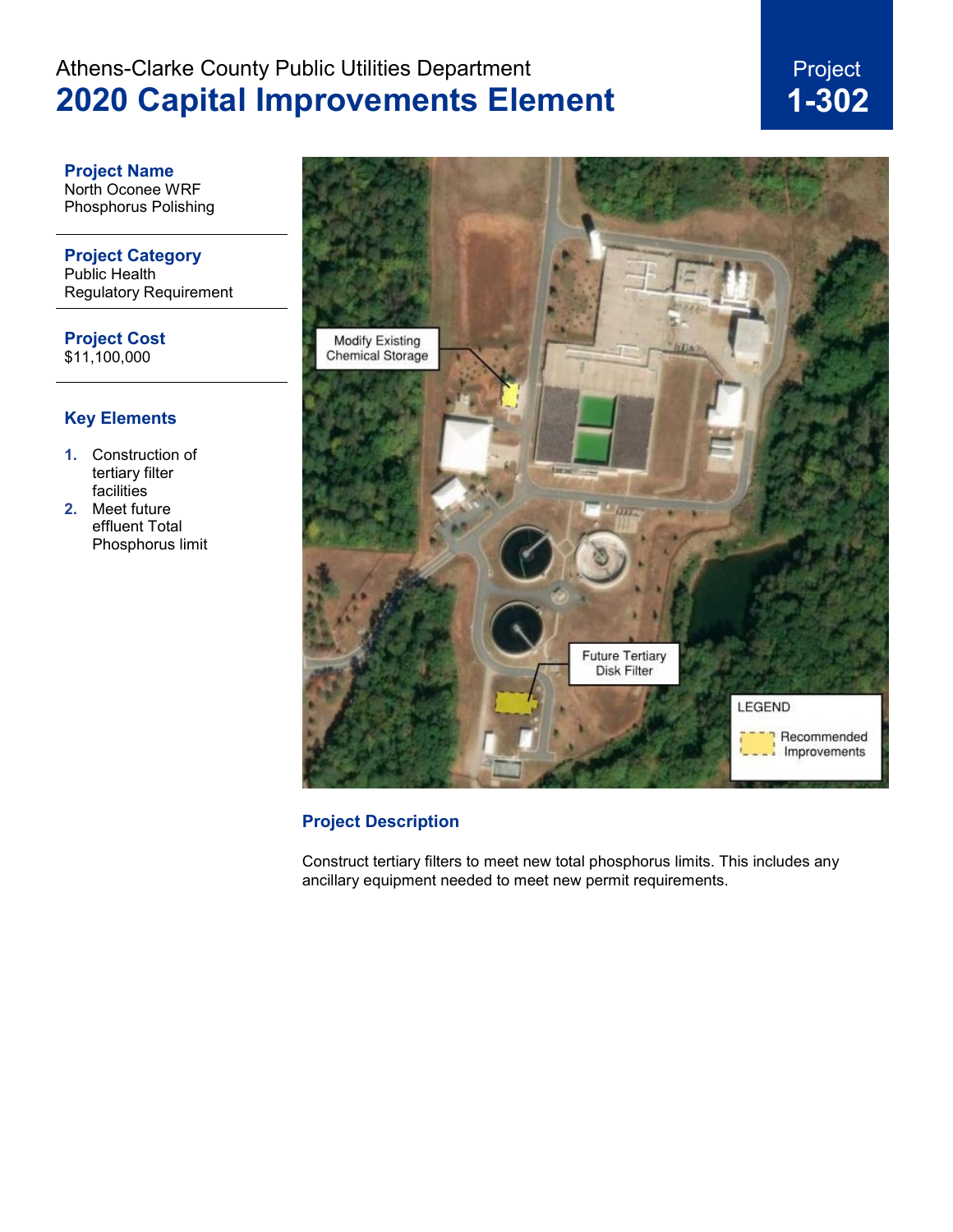# Project **1-303**

**Project Name** Middle Oconee WRF Phosphorus Polishing

**Project Category** Public Health Regulatory Requirements

**Project Cost** \$14,000,000

#### **Key Elements**

- **1.** Construction of filtration facilities.
- **2.** Meet future effluent Total Phosphorus limit
- **3.** Construction of intermediate pump station



#### **Project Description**

Relocate the existing maintenance building and construct tertiary filters to meet new total phosphorus permit. This includes any ancillary equipment needed to meet new permit requirements.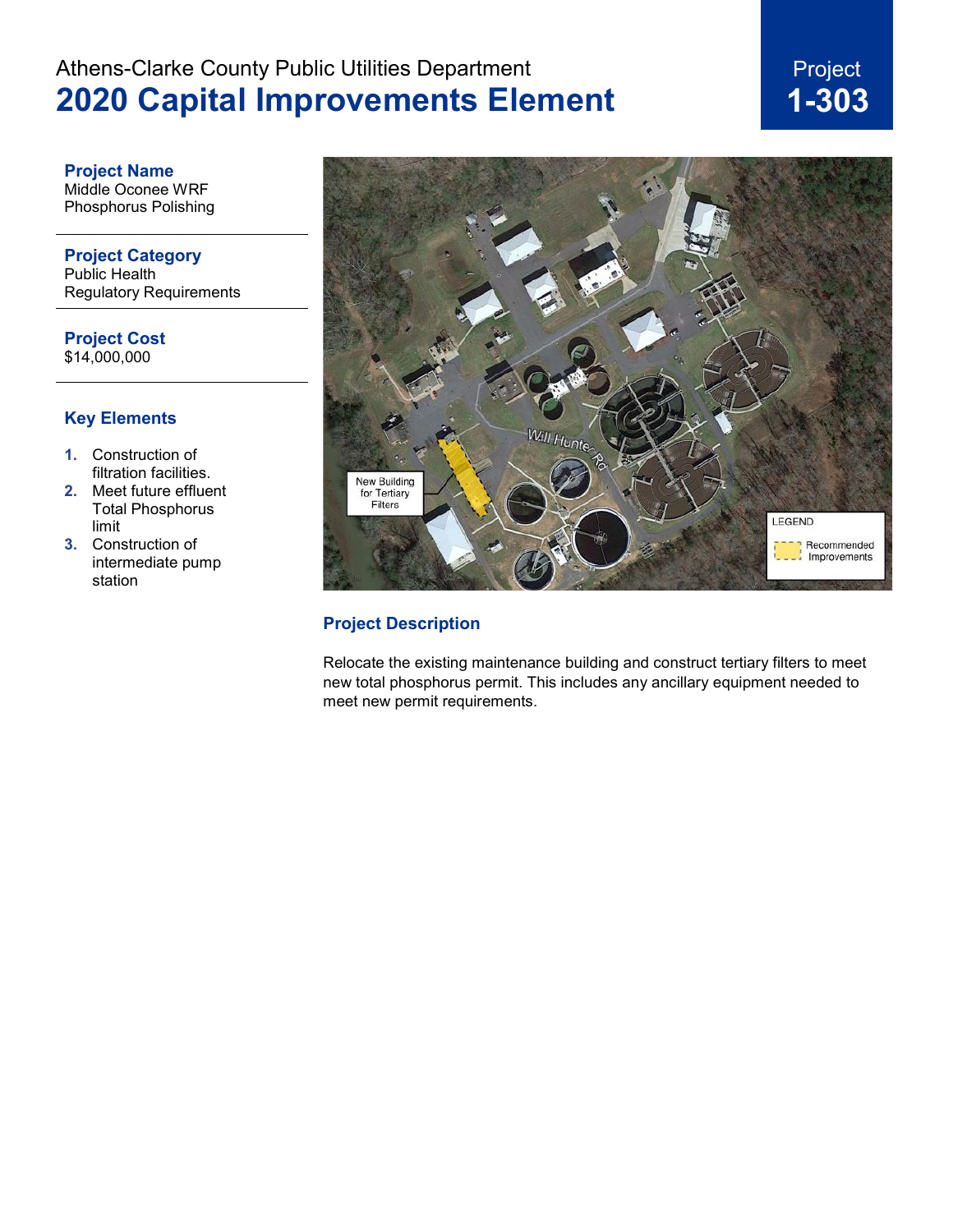Project **1-304**

#### **Project Name** Cedar Creek WRF

Phosphorus Polishing

**Project Category** Public Health Regulatory Requirements

**Project Cost** \$6,300,000

### **Key Elements**

- **1.** Construction of filtration facilities
- **2.** Meet anticipated future effluent Total Phosphorus limit



#### **Project Description**

Construct tertiary filters to meet new phosphorus limits. This includes any ancillary<br>equipment needed to meet new permit requirements. equipment needed to meet new permit requirements.